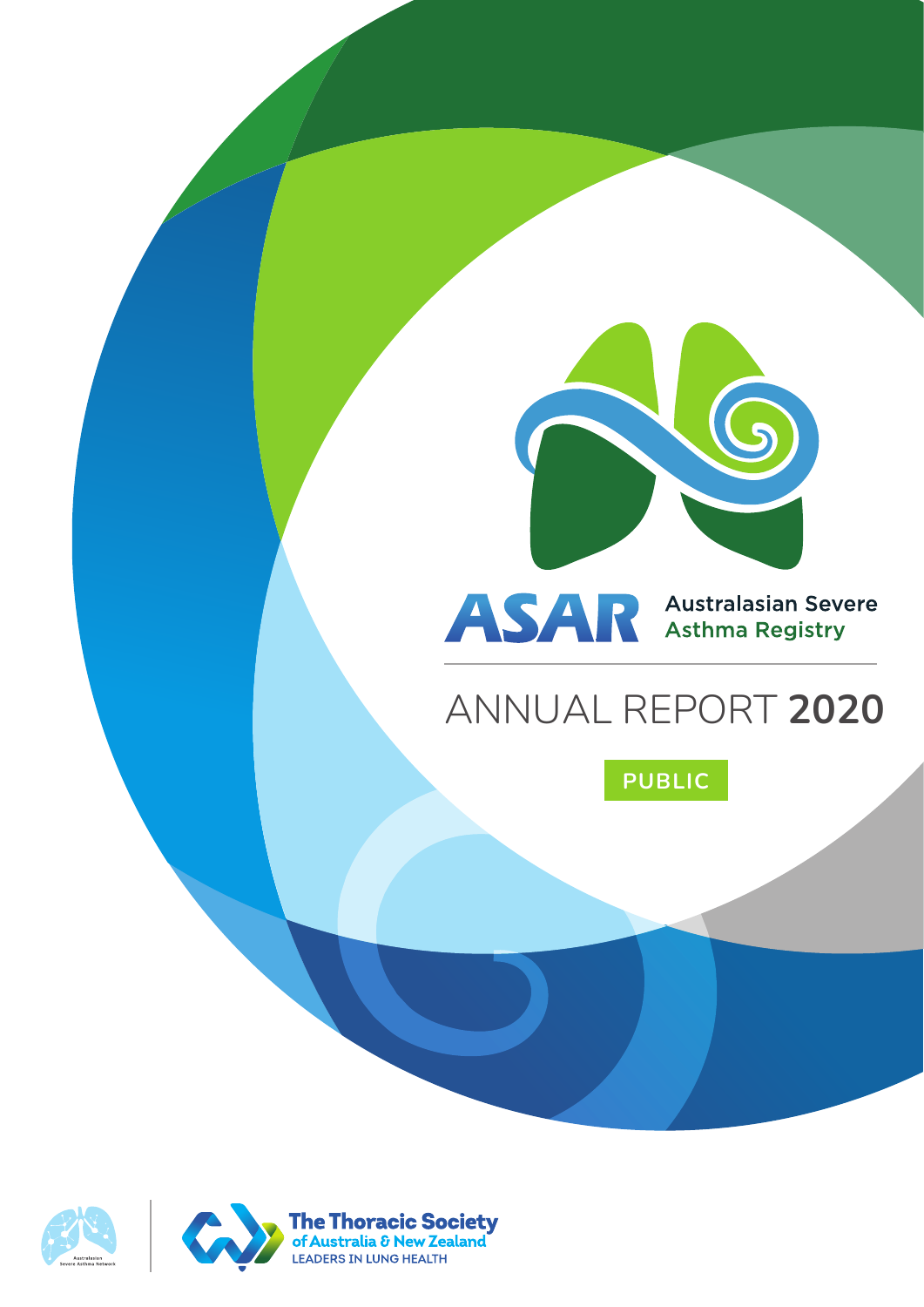# **BE TABLE OF CONTENTS**

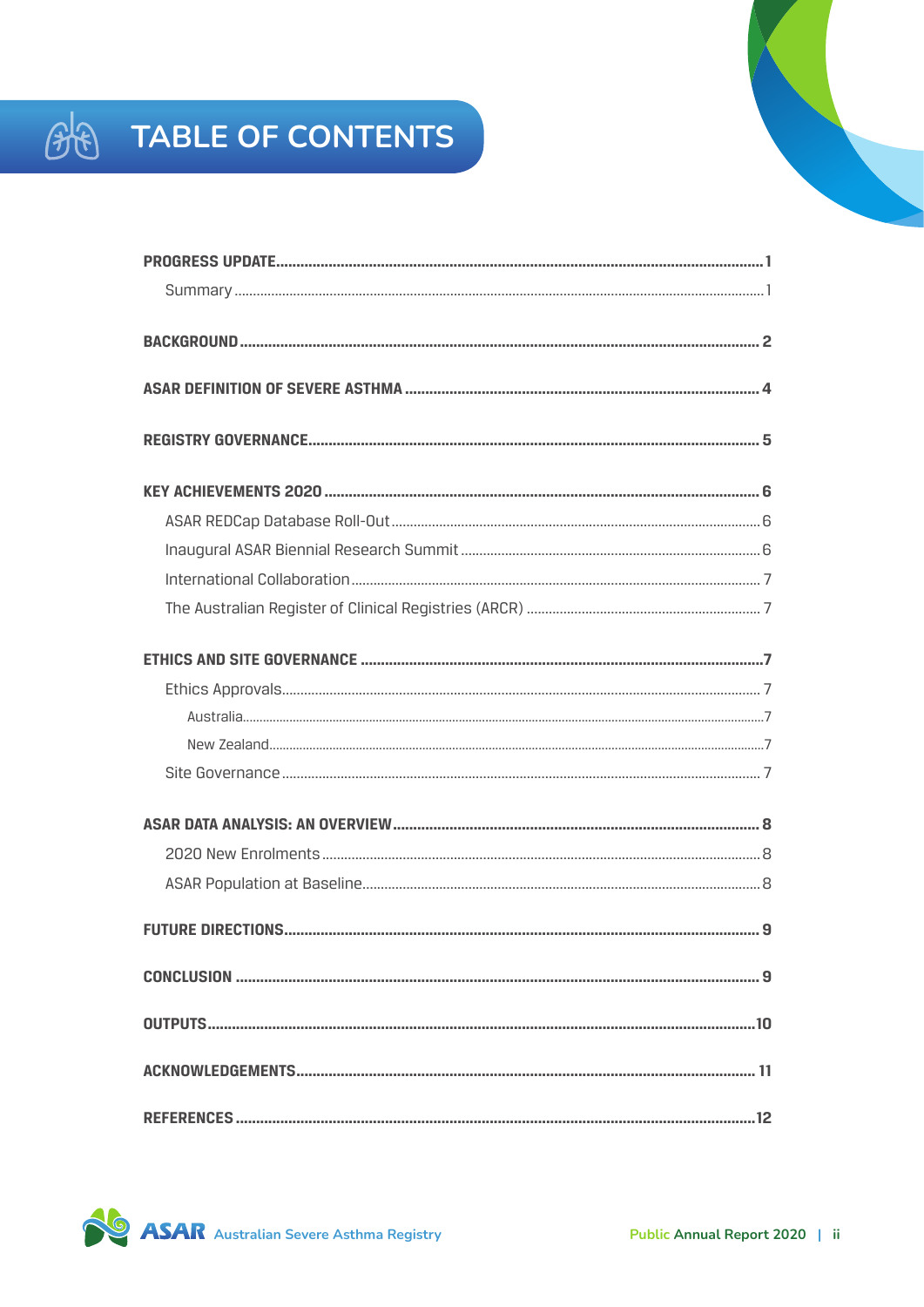## **SUMMARY**

Severe asthma is a public health concern in the Australasian region. The medical complexity and heterogeneity of severe asthma poses unique challenges for the clinical management of patients in healthcare settings. Furthermore, it is highly prevalent in Australia and New Zealand. Consequently, it is responsible for deleterious illness outcomes, economic burden, and burden of disease. Little is known about the longitudinal clinical outcomes and the impact of severe asthma on the Australasian cohort.

The Australasian Severe Asthma Registry (ASAR) is a collaborative clinical quality registry established to address the lack of knowledge for the severe asthma cohort in the Australasian region. After transitioning from the Severe Asthma Web-based Database (SAWD), the ASAR is now a longitudinal clinical quality registry (CQR) following patients for 10 years. Despite the COVID-19 pandemic, 2020 was a successful year for the ASAR, with many exciting milestones being achieved, including the inaugural ASAR biennial research summit and the ASAR REDCap database rollout. On 31st December 2021, the ASAR had a total of 831 registered, eligible patients who had completed the baseline visit.

The purpose of this report is to share an overview of the ASAR. This includes the key achievements of the ASAR in 2020, in addition to a snapshot of the registry population. The future directions of the ASAR, its importance and its contribution to the understanding of the clinical management and quality of life for the Australasian and international severe asthma cohort is also discussed.



**This report was developed by the TSANZ-ASAR Operations Team:**  Laura Mitchell, Ezinne Igwe and Hayley See.

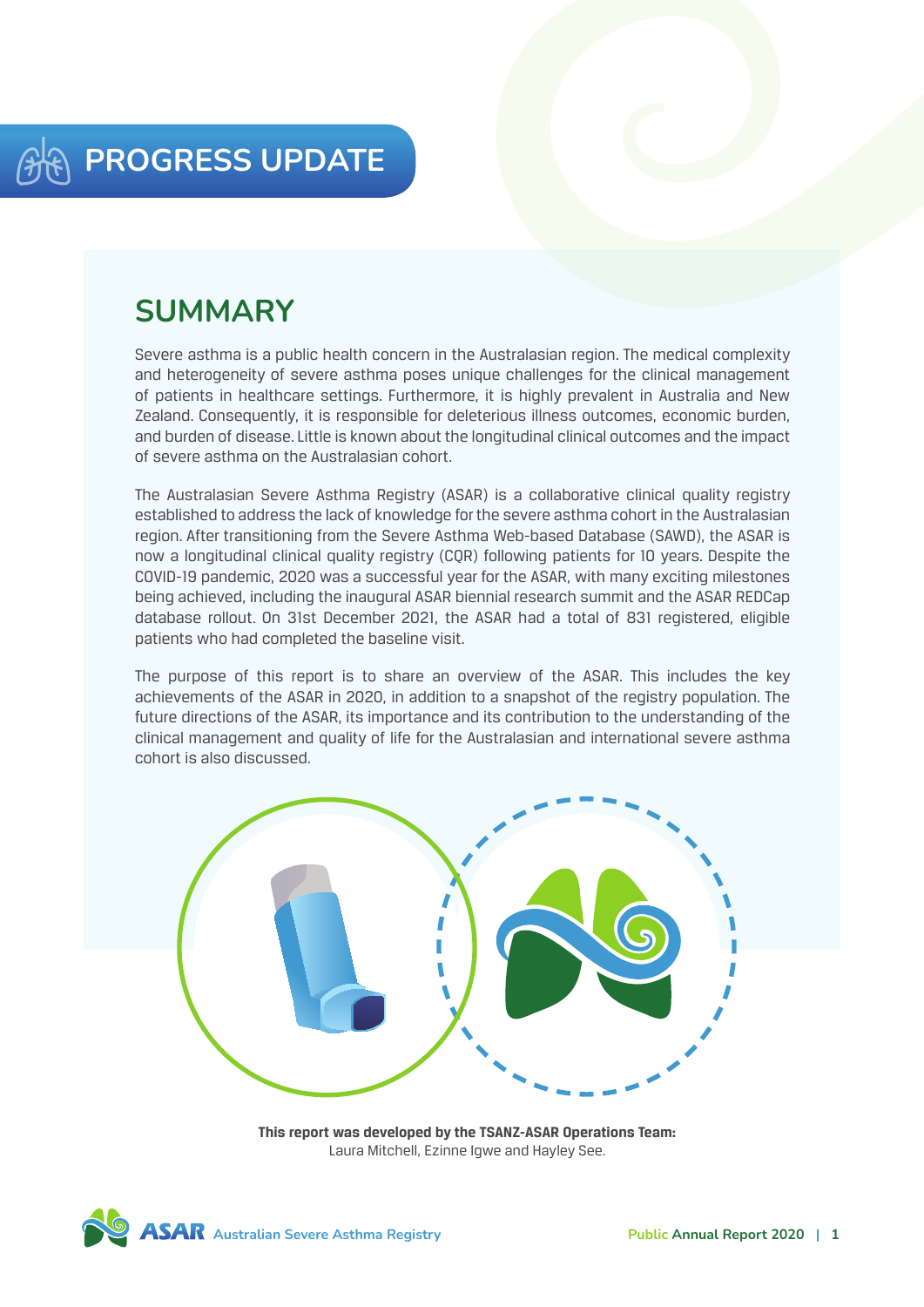## **BACKGROUND**

Medically complex and heterogenous in its presentation, severe asthma is highly prevalent in Australia and New Zealand. Severe asthma is defined as asthma that requires treatment with high dose inhaled corticosteroids plus a second controller and/or systemic corticosteroids to prevent the disease from becoming ''uncontrolled'' or, asthma that remains ''uncontrolled'' despite this therapy (Chung et al., 2014). There is significant heterogeneity in the phenotypic characteristics of severe asthma resulting in substantial complexity in the clinical management of people with severe asthma (Albers et al., 2018).

In Australia, approximately one in nine (11%), or 2.7 million Australians have a diagnosis of asthma (Australian Institute of Health and Welfare, 2020) and in New Zealand, it is one in eight (12%), or 452,000 New Zealanders (Ministry of Health, 2017).

International datasets estimate that of these, 3-10% (Chung et al., 2014, Hekking et al., 2015) will have a severe, uncontrolled form of the disease. This equates to 81,000-270,000 people in Australia and 13,560-45,200 New Zealanders suffering with an uncontrolled severe form of asthma.



Pivotal randomised-controlled trials (RCTs) have demonstrated the efficacy of emerging and available biologic treatments. While promising in the treatment of severe asthma, these treatments are inherently expensive and require effective targeting to eligible patients who meet the criteria through adequate phenotyping (Grainge et al., 2016). With only 10% of patients meeting the specific eligibility criteria for clinical trial entry, questions about the generalisability of the RCT outcomes are raised. To achieve a more comprehensive, realworld understanding of the efficacy of these treatments for severe asthma, investigation and evaluation of clinical practice evidence is warranted (Albers et al., 2018).

The high prevalence and clinical complexity of severe asthma translates to significant burden of disease, healthcare costs and deaths in our region (Australian Bureau of Statistics, 2019). In New Zealand, asthma was estimated to cost \$1.018 billion in 2018, with \$198.3 million in direct costs, and \$828.2 million in indirect costs from workdays lost, disability affected life years, and mortality (Telfar Barnard and Zhang, 2018). The estimated cost of asthma to the Australian health system in 2015 was \$1.2 billion. Severe asthma, while representing only 3-10% of the asthma population, consumes up to 50% of asthma-related healthcare expenditure (O'Neill et al., 2015). Further associated economic costs (including productivity loss and associated financial costs e.g., travel and government programs) totalled \$3.3 billion (Asthma Australia and National Asthma Council Australia, 2015). The overall burden of disease which accounts for suffering and premature death experienced by people with asthma in Australia in 2015 was estimated at \$24.7 billion. These numbers reflect the significant long-term impact of severe asthma on daily living and quality of life.

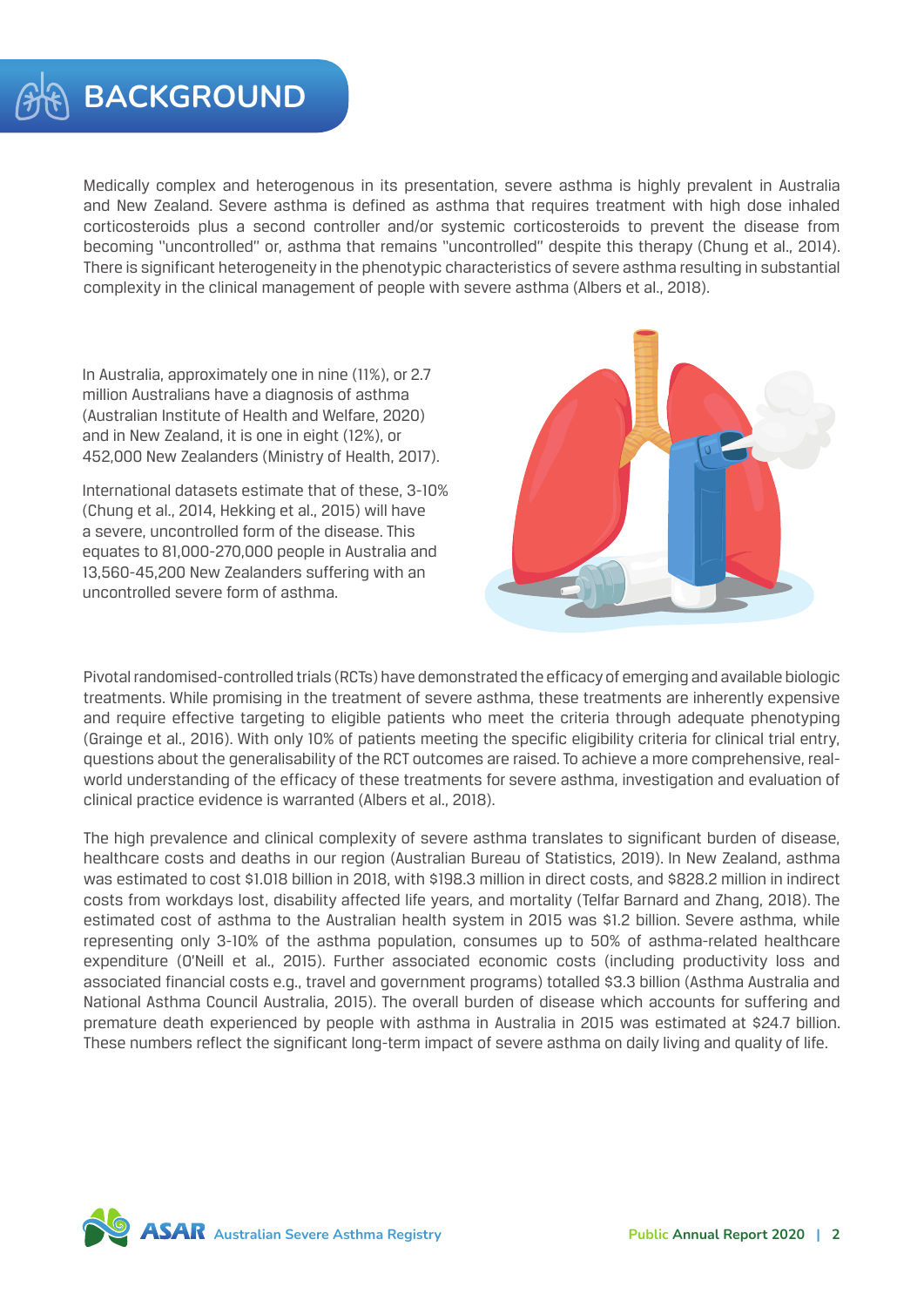The burden of disease of asthma is disproportionately high in our region and is indicative of the far-reaching consequences for individuals with asthma. Adverse physical effects of oral corticosteroid toxicity are well known and include hypertension, decreased bone density with resultant increased risk of fractures, cataract, gastrointestinal conditions, and metabolic issues (Rice et al., 2017). People with severe asthma are more likely to experience greater impairment at work and outside the workplace than people who have non-severe asthma (Hiles et al., 2018). Furthermore, they are two to three times more likely to experience symptoms of anxiety and depression than those with mild or non-steroid dependent asthma (Amelink et al., 2014). Understanding the complexity and impact of severe asthma from a real-life, local perspective is imperative to manage the significant burden of severe asthma.

The Australasian Severe Asthma Network (ASAN) demonstrated the importance of effective collaborative networks and population databases in the SAWD. Severe asthma registries are valuable evidence platforms used to systematically obtain and report outcomes. They provide the basis for understanding population status, treatment options and to promote evidence-based clinical guidelines. The now established ASAR is a prospective, clinical quality registry of people with severe asthma in Australia and New Zealand and will be utilised to monitor clinical outcomes and quality of life for the severe asthma cohort in Australia and New Zealand.



**Scanning electron image of the bronchial epithelium**

**ASAR** Australian Severe Asthma Registry **Public Annual Report 2020** | 3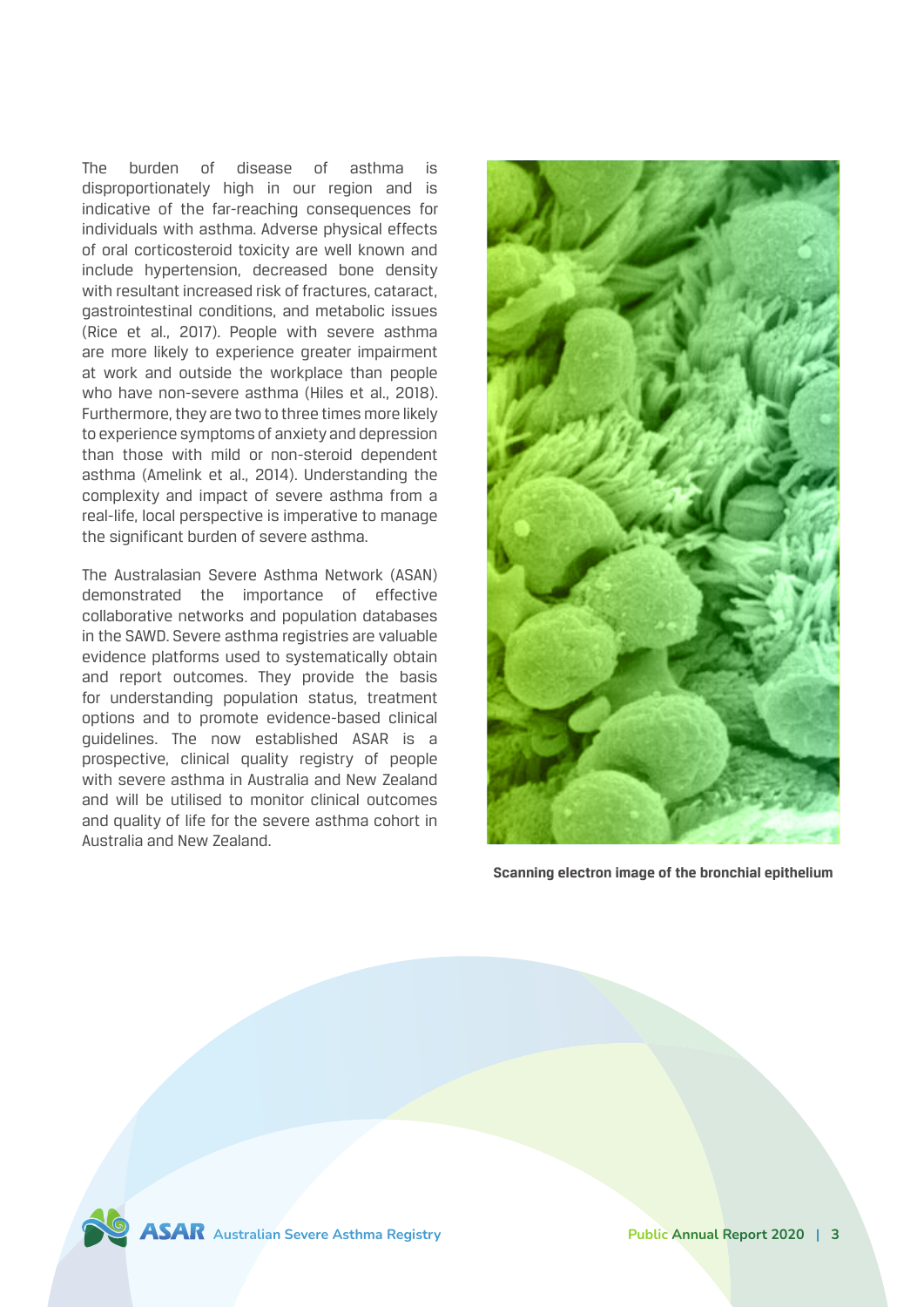## **ASAR definition of severe asthma**

*Severe Refractory Asthma: This group includes asthma for which control is not achieved despite the highest level of recommended treatment [refractory asthma and corticosteroid-resistant asthma], and asthma for which control can be maintained only with the highest level of recommended treatment.*

The defining characteristics for this group are as follows:

- 1) Confirmed asthma diagnosis;
- 2) Using maximum inhaled therapy [Inhaled high dose of corticosteroid and 2nd controller];
- 3) Uncontrolled asthma [currently, or on reduction in maximal therapy], which constitutes any ONE or more of:
	- a) Poor symptom control;
	- b) Frequent and/or very severe exacerbations;
	- c) Airflow obstruction;
- 4) Optimised management skills; and
- 5) Triggers and relevant co-morbidity have been assessed and managed.





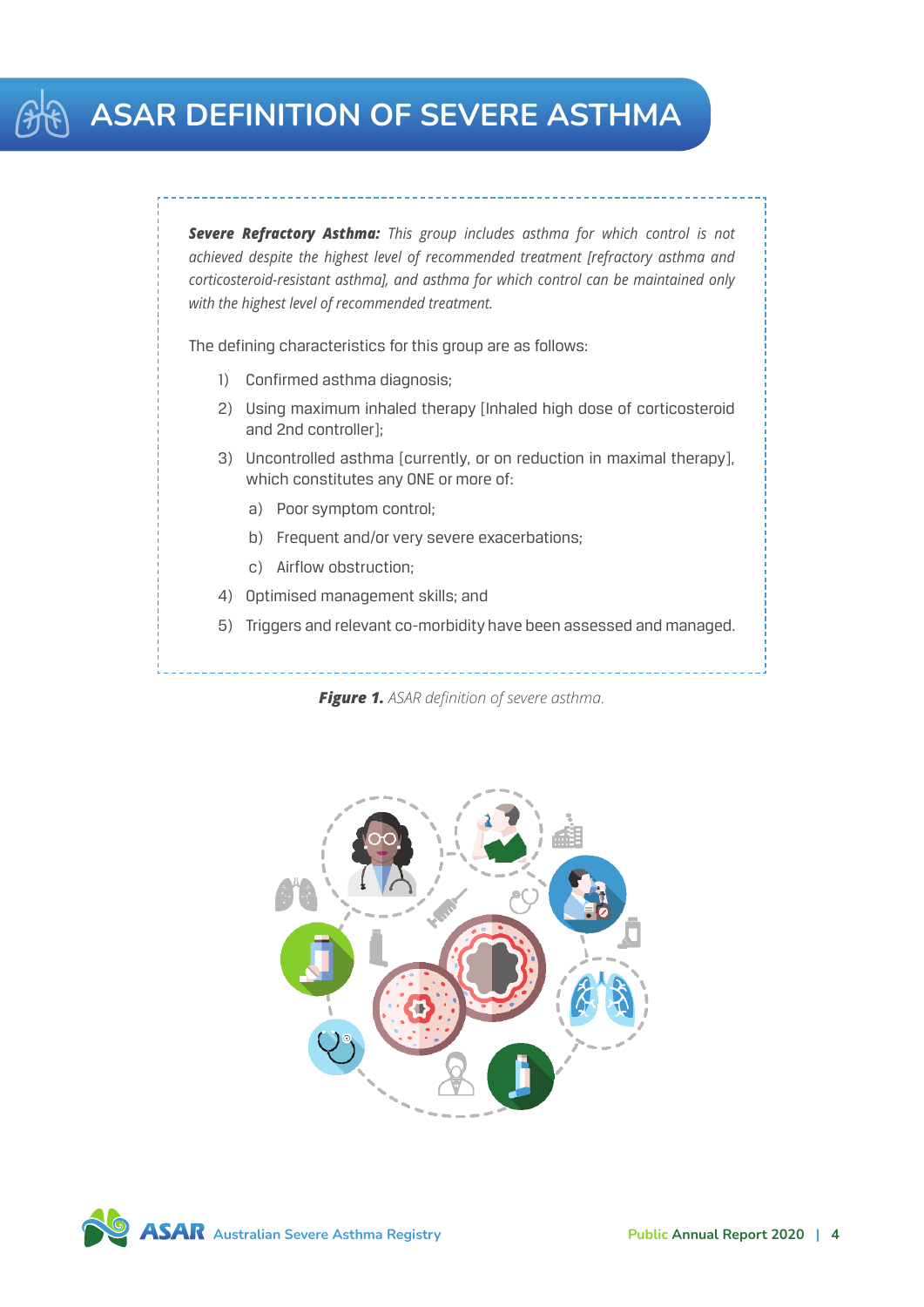## **REGISTRY GOVERNANCE**

Governance for the ASAR is provided by the Thoracic Society of Australia and New Zealand (TSANZ). In 2020, the TSANZ-ASAN ASAR Management Committee (Table 1) was refreshed for greater geographical and discipline representation, and we welcomed members from Western Australia and New Zealand. The ASAR Management Committee meets bi-monthly and ad hoc. This committee provides strategic and financial oversight, in addition to managing ongoing academic aspects and interests of the ASAR.



| Table 1. TSANZ-ASAN ASAR Management Committee |  |
|-----------------------------------------------|--|
|-----------------------------------------------|--|

| <b>Name</b>                     | <b>Position</b>                                                           | <b>Institution, State</b>                                       |  |
|---------------------------------|---------------------------------------------------------------------------|-----------------------------------------------------------------|--|
| Professor Peter Gibson (Chair)  | Senior Staff Specialist                                                   | Hunter Medical Research Institute/<br>John Hunter Hospital, NSW |  |
| <b>Professor Matthew Peters</b> | Respiratory and Sleep Medicine<br>Physician, Head Respiratory<br>Medicine | <b>Concord Repatriation General</b><br>Hospital, NSW            |  |
| Professor John Upham            | Senior Respiratory Physician                                              | Princess Alexandra Hospital, QLD                                |  |
| Professor Philip Bardin         | Respiratory and Sleep Physician                                           | Monash University and Medical<br>Centre, VIC                    |  |
| Dr Gregory Katsoulotos          | Consultant Physician and Senior<br>Lecturer                               | St George & Sutherland Clinical<br>School, UNSW Sydney, NSW     |  |
| Dr Li Ping Chung                | Respiratory Physician                                                     | Fiona Stanley Hospital, WA                                      |  |
| Dr James Fingleton              | Respiratory Physician, Director of<br>Asthma and COPD Programmes          | Medical Research Institute of New<br>Zealand, New Zealand       |  |
| Dr Elaine Yap                   | Respiratory Physician                                                     | Middlemore Hospital, New Zealand                                |  |
| Dr Erin Harvey                  | Australasian Severe Asthma<br>Network Project Manager                     | Hunter Medical Research Institute,<br><b>NSW</b>                |  |
| Ms Ceri Banks                   | Clinical Research Nurse Consultant<br>(Respiratory)                       | Frankston Hospital, Peninsula<br>Health, VIC                    |  |

The TSANZ-ASAR Operations Team (Table 2) continues to be responsible for coordinating the daily processes of the ASAR, including liaising with key internal and external stakeholders, site communication, data analyses and dissemination of information.

#### *Table 2. TSANZ-ASAR Operations Team*

| <b>Name</b>       | <b>Position</b>                                                            |
|-------------------|----------------------------------------------------------------------------|
| Dr Hayley See     | Research and Policy Manager and Conjoint Lecturer, University of Newcastle |
| Dr Ezinne Igwe    | <b>ASAR Clinical Research Analyst</b>                                      |
| Ms Laura Mitchell | ASAR Clinical Registry Officer                                             |

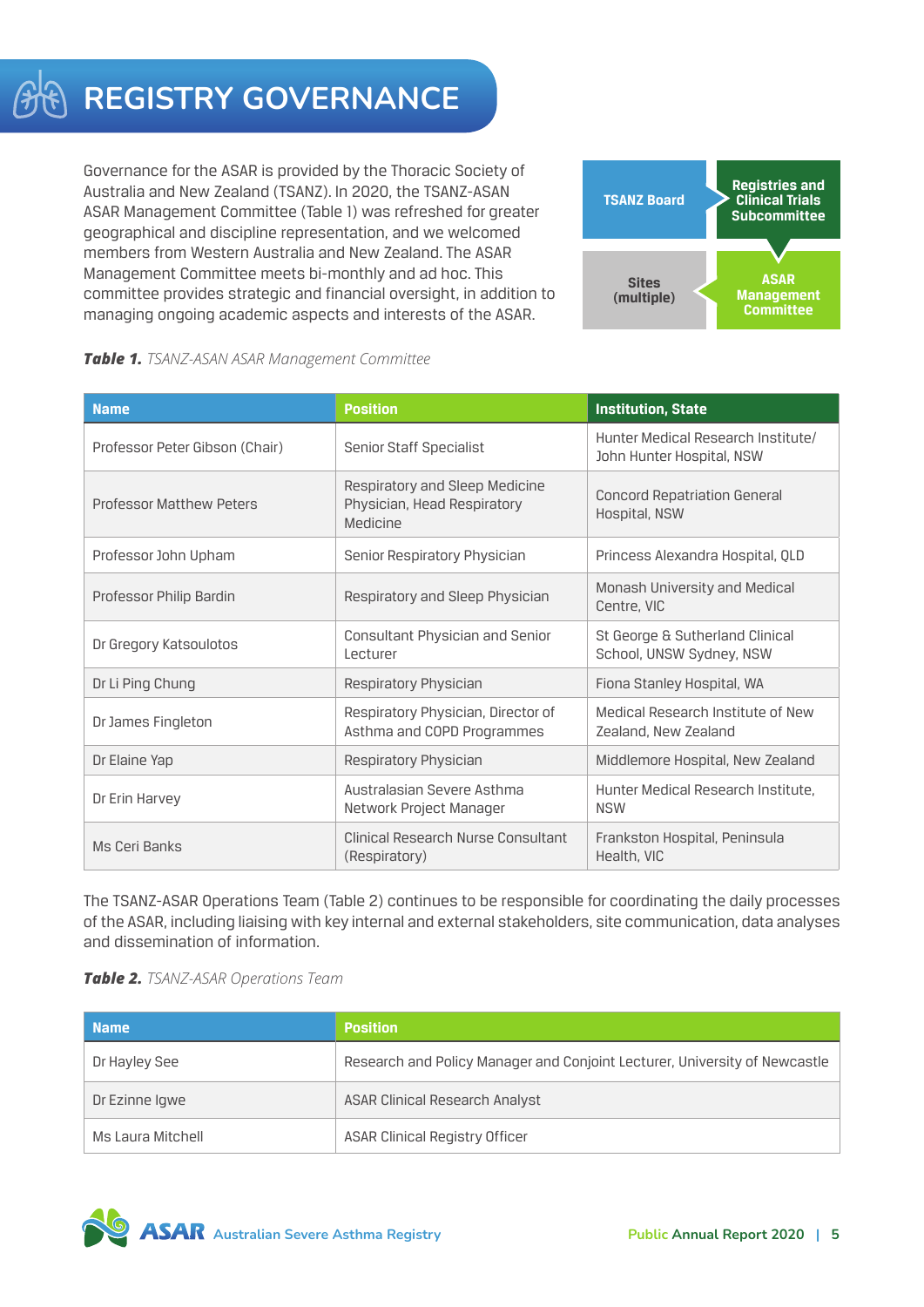# **KEY ACHIEVEMENTS 2020**

Our sincere appreciation to our ASAR colleagues for your contribution and effort in what was a tumultuous and challenging year amid the global COVID-19 pandemic. Your commitment to the project contributed to 2020 being a year of growth and success for the ASAR.



## **ASAR REDCap Database Roll-Out**

In 2020, one of the most important achievements was the roll-out of the ASAR REDCap database which continues to be hosted at HMRI. Going live in April 2020, this was the culmination of a substantial rebuild, and data preservation process to integrate the previously collected SAWD data. The data integration to the ASAR REDCap system was a multifaceted process which involved:

- shutting down SAWD and revoking access from all sites for the SAWD platform:
- downloading and cleaning the SAWD data;
- streamlining the variables to establish the ASAR variable list and data dictionary to reduce duplicity;
- the TSANZ clinical analyst matching each SAWD variable to the updated ASAR variable and data dictionary; and
- • uploading the data into the ASAR REDCap database.

Ongoing site-feedback is implemented into the platform in real-time. The ASAR database now functions as the primary registry platform for severe asthma within Australia and New Zealand. The use of the ASAR dataset in this way has significantly reduced data collection and entry burden for sites and capitalises on the already collected data.

### **Inaugural ASAR Biennial Research Summit**

On the 3rd December 2020, the TSANZ's ASAR Operations Team and the ASAR Management Committee hosted the inaugural ASAR Biennial Research Summit. After initially being postponed due to COVID-19 restrictions, the summit was held as a two-hour webinar and brought together practitioners, researchers, TSANZ members, international collaborators and ASAR sponsors in the virtual space.

The objectives of the ASAR Biennial Research Summit were three-fold:

- 1. Provide an overview and update of the successful transition from SAWD to the Australasian Severe Asthma Registry – a clinical quality registry;
- 2. Detail the ASAR methods, site experience, preliminary results, and future directions; and
- 3. Provide a forum to discuss the ASAR with current and prospective stakeholders.

The summit, a welcome opportunity to collaborate, was well attended and received fantastic feedback. The comprehensive programme provided the audience with an in-depth overview of the ASAR. The site experience of the ASAR research-in-action, presented by Ms Ceri Banks was the highlight of the summit. Overall, the 2020 ASAR Biennial Research Summit was a decisive success! For the post-summit report, click here: [[2020 \(thoracic.org.au\)](https://www.thoracic.org.au/documents/item/2020)]

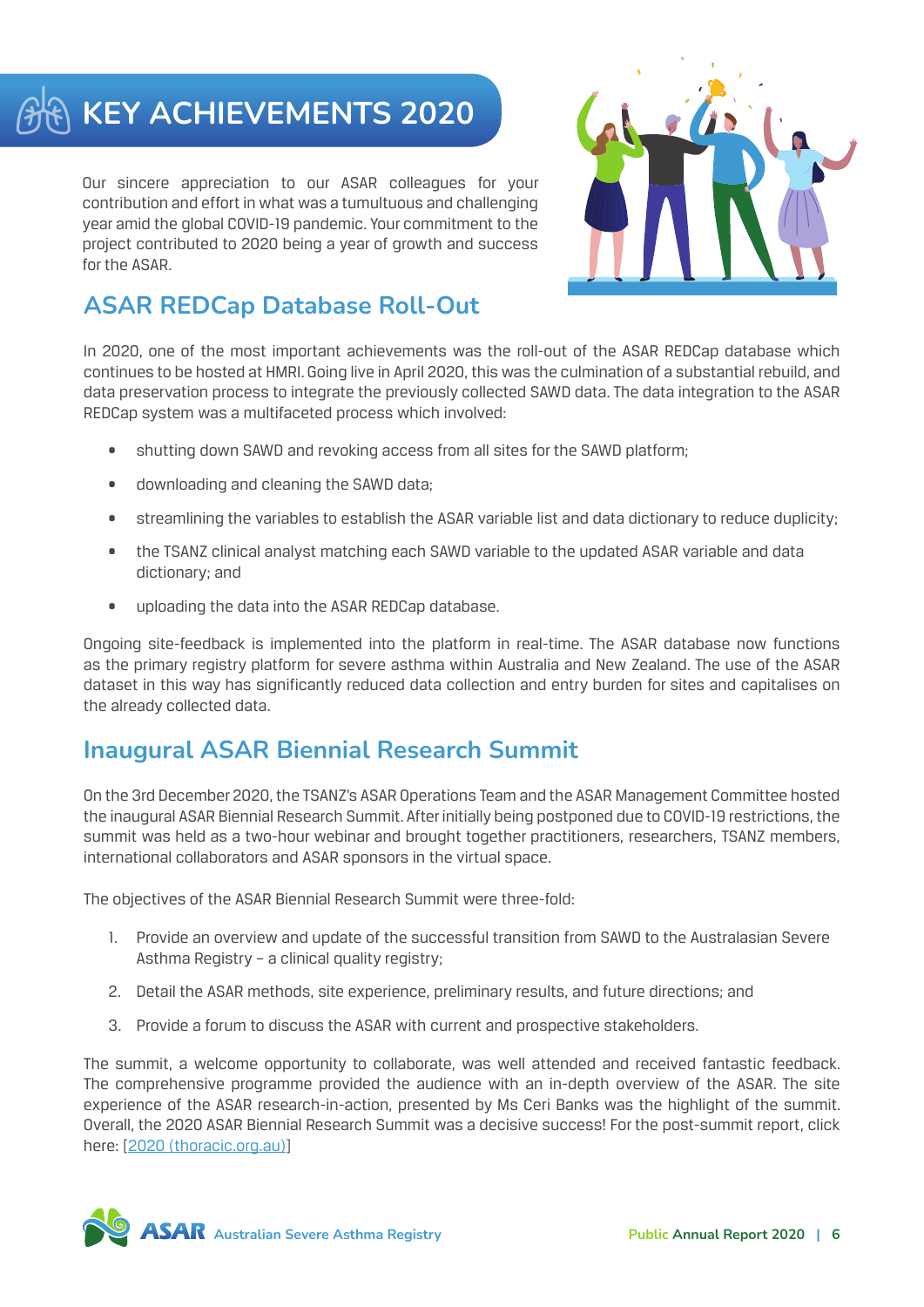### **International Collaboration**

The first ASAR data transfer to the International Severe Asthma Registry (ISAR) was completed in 2020! The ISAR is a global research initiative collecting anonymous longitudinal real-life data for the severe asthma cohort with collaborators from over 29 countries. The anonymous ASAR data is now being utilised in several ethically approved research analyses. This is a significant achievement for the ASAN and TSANZ. A collaboration of this nature demonstrates the importance of the ASAR in its contribution to the understanding of severe asthma on the global scale.

### **The Australian Register of Clinical Registries (ARCR)**

After establishing the ASAR as a CQR, the TSANZ applied for ASAR to be registered on the Australian Commission on Safety and Quality in Healthcare's (ACSQHC) Australian Register of Clinical Registries (ARCR). The purpose of the ARCR is to foster collaboration and awareness of CQR activity among key stakeholders. CQRs monitor the quality of health care, within specific clinical domains, by routinely collecting, analysing, and reporting health-related information, for a self-improving health system. The ASAR meets the ACSQHC's detailed security, technical and operating standards and was successfully listed on the ARCR: [Australian Register of](https://www.safetyandquality.gov.au/australian-register-clinical-registries) [Clinical Registries | Australian Commission on Safety and Quality in Health Care](https://www.safetyandquality.gov.au/australian-register-clinical-registries) This listing generates visibility of the ASAR and promotes interactions with other Australian CQRs.

# **ETHICS AND SITE GOVERNANCE**

#### **Ethics Approvals**

#### *Australia*

The ASAR is approved by the Hunter New England (HNE) Human Research Ethics Committee (HREC) in Australia with National Mutual Acceptance (NMA) for sites within Australia ongoing. In December 2020, the annual ethics report was submitted to HNE HREC.

#### *New Zealand*

In New Zealand, the key ethics goal was to gain approval for the study based on the current ASAR protocol, which included optout consent. The TSANZ-ASAR operations team consulted with key stakeholders in New Zealand to determine the most appropriate approach. A comprehensive ethics amendment was submitted to the Health and Disability Ethics Committees (HDECs) in New Zealand. This amendment received provisional approval in December 2020.

#### **Site Governance**

The key focus of the TSANZ operations team for sites within Australia for 2020 was to gain site-specific approvals through local research governance offices (RGOs). The NMA streamlines Human Research Ethics Approval across state jurisdictions within Australia as evident with ASAR, however, sites must also comply with local governance requirements. The TSANZ ASAR operations team has worked extensively with site coordinators to support the local governance process. Excitingly, an additional 10 sites received approval in 2020! Gaining additional local governance (Aust) and locality approval (NZ) will remain a key focus in 2021.



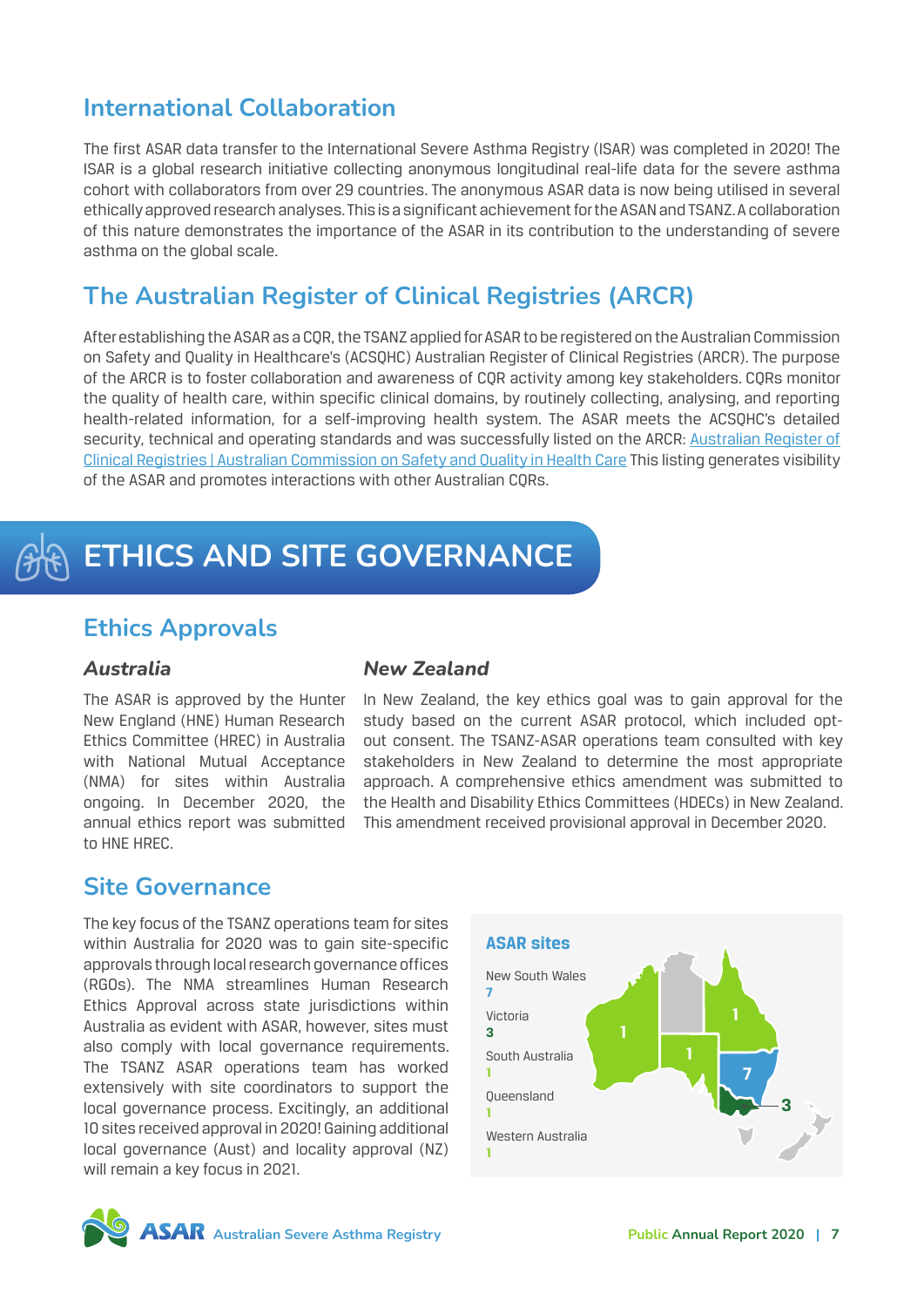### **2020 New Enrolments**

Between 1st January 2020 and 31st December 2020, 92 new patients were enrolled in ASAR. Of these 92 new patients, 87 have been classified as severe asthma patients, three are non-severe asthma patients, and two are unclassified patients with asthma. In 2020, there were 237 new data points entered into the ASAR database (Table 3). These data points are summarised below according to visits completed.

| Table 3. New ASAR patient enrolment and visits in 2020 |  |  |  |  |  |  |
|--------------------------------------------------------|--|--|--|--|--|--|
|--------------------------------------------------------|--|--|--|--|--|--|

| <b>Visit</b>       | Visit 1         | Visit 2     | <b>Visit 3</b> | Visit 4    | Visit 5    | <b>Visit 6</b> | <b>Visit 7</b> | <b>Visit 8</b> |
|--------------------|-----------------|-------------|----------------|------------|------------|----------------|----------------|----------------|
|                    | <b>Baseline</b> | $(1$ -year) | $(2-year)$     | $(3-year)$ | $(4-year)$ | $(5-year)$     | $(6-year)$     | $(7-year)$     |
| Patient<br>numbers | 92              |             | ∽              | h          | 24         | 15             |                |                |

### **ASAR Population at Baseline**

On the 31st December 2020, the number of confirmed eligible ASAR participants was 831. This comprises participants enrolled through the SAWD and participants who have been enrolled into the ASAR since the successful transition in 2019. Table 4 shows the number of participants who have had completed baseline visits since commencing the systematic surveillance of the Australasian severe asthma cohort in 2013.





In the ASAR cohort, there are 691 patients with severe asthma and 131 with non-severe controlled asthma. This classification is based on the definition of severe asthma used in ASAR (Figure 1). Of the sample population, 492 patients (60%) are classified as having uncontrolled asthma according to GINA categorisation. Of these, 92% (n=451) are confirmed severe asthma patients. The sample population is 60% (n=502) female with a mean age of 55 years. Of the registry population, 35% (n=287) are ex-smokers and 3% (n=25) reported to be current smokers. The severe asthma group has a significantly higher baseline mean Body Mass Index (BMI) of  $30.84 \pm 7.80$  compared to the non-severe group with a mean BMI of  $28.12 \pm 5.82$ .

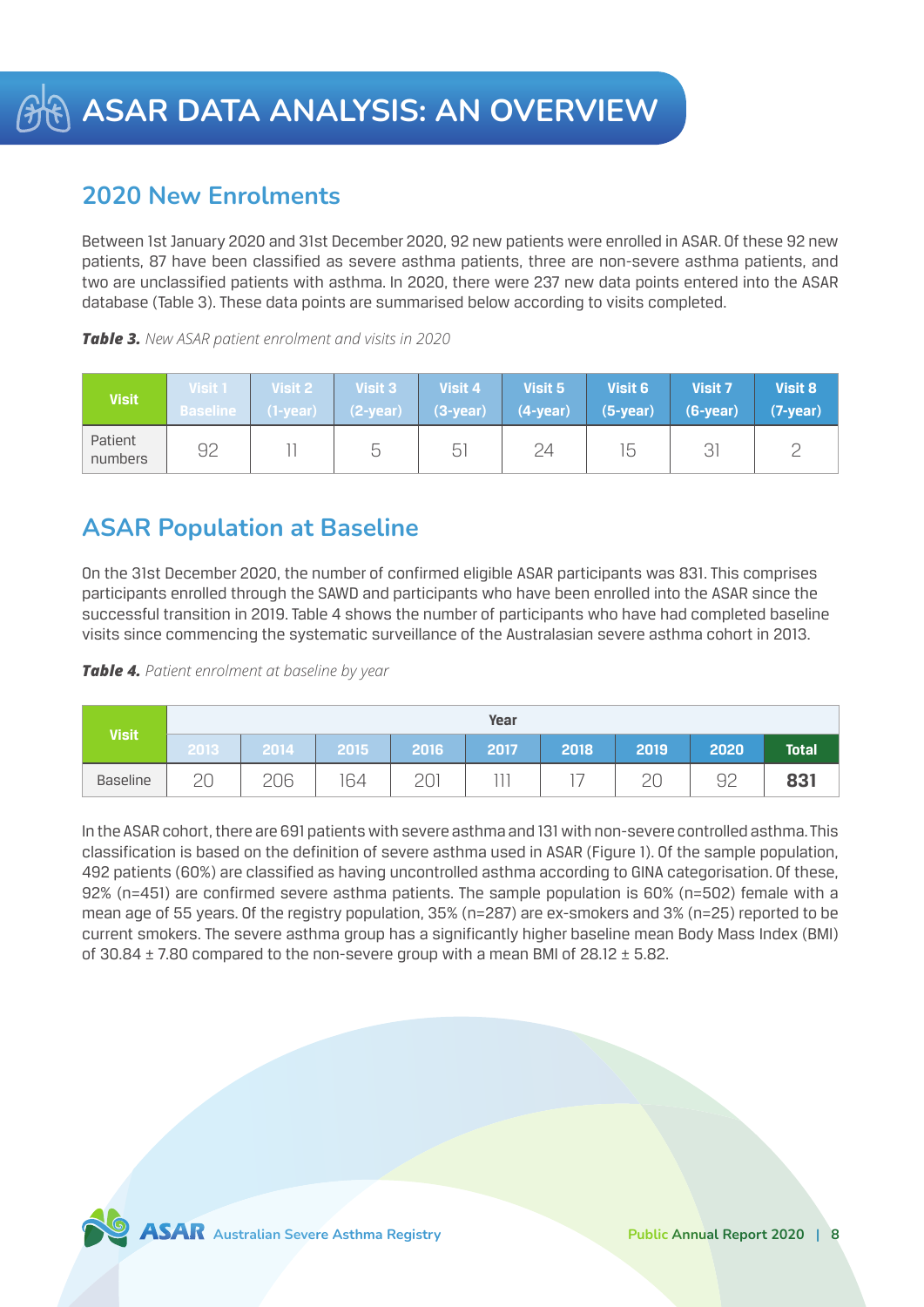The ASAR is a well-established registry platform with a rich dataset. Future directions are targeted to capitalise on the strong foundation through quality improvement, expansion, registry outputs and ongoing active collaborations.

A key focus of the ASAR is continuous quality improvement of the data capture and integrity of the registry. The TSANZ operations team will be implementing quarterly CQR reports in alignment with the requirements of the CQR framework. This involves systematically monitoring the quality of our health care data through routine collection, analysis, and reporting of healthrelated information to help identify outcome benchmarks, significant outcome variance, and inform improvements in healthcare quality. The report will present snap shots on data completeness overall and per site and will be helpful to monitor the clinical reporting at sites.

Expansion of the ASAR will include a range of different targets. Enrolment and recruitment will continue at existing approved sites, while the TSANZ operations team will work with ethicsapproved Australian and New Zealand sites to gain local approvals. Local opportunities for expansion within the ASAR will be explored, such as, the feasibility of increasing sites and adding modules of interest, such as biologic treatmentspecific arms. Global opportunities will also be sought and considered.

The ASAN and the TSANZ teams are actively identifying and defining research questions for ASAR outputs. These outputs will lean on the strengths of the registry through identifying novel questions that ASAR has the capacity to address. Findings from ASAR will help facilitate policies around severe asthma and subsequently, lung diseases. ASAR data is being utilised in the international analysis of severe asthma data by the ISAR. Publications and presentations resulting from this international collaboration will be shared by the TSANZ with ASAR collaborators and key stakeholders.

The ASAN and TSANZ work as a collective to further the ASAR. The already existing collaborations with site personnel, clinicians, researchers, and key stakeholders remain paramount. Information, updates and status will be shared through meetings, newsletters, CQR reports, presentations, and biennial summits. Opportunities to join authorship and output working groups will be communicated with the ASAR group. The ASAR is well positioned to maintain the international collaboration with ISAR, as well as fostering collaborations locally and with other international groups.

By following severe asthma patients as well as subpopulations within this group, ASAR will be well placed to be the first point of contact for all severe asthma research questions in Australia and New Zealand. This will help improve patient care and provide evidence on policies around severe asthma management.

# **CONCLUSION**

Despite a global pandemic and the many challenges this presented, 2020 was a successful year for the ASAR. The registry experienced substantial growth with site approvals and ongoing enrolments. The ASAR contributed its first data as a global contributor to the understanding of severe asthma through the ISAR collaboration. The TSANZ and ASAN were proactive and responsive to the needs presented throughout the year. After what was a difficult year, the ASAR Biennial Summit ended the year on a positive, collegial note sharing the achievements of the ASAR and welcoming opportunities for future collaborations and ideas.

With ongoing support from researchers, patient populations and external stakeholders, the ASAR will continue its important contribution to the understanding of severe asthma and its treatment in real-world settings. It will allow us to characterise severe asthma in Australia and New Zealand and the impact of asthma and its treatments on the quality of life and clinical outcomes of the cohort. The ASAR is a robust registry with the potential for research outcomes to be used to improve patient care and management of severe asthma.

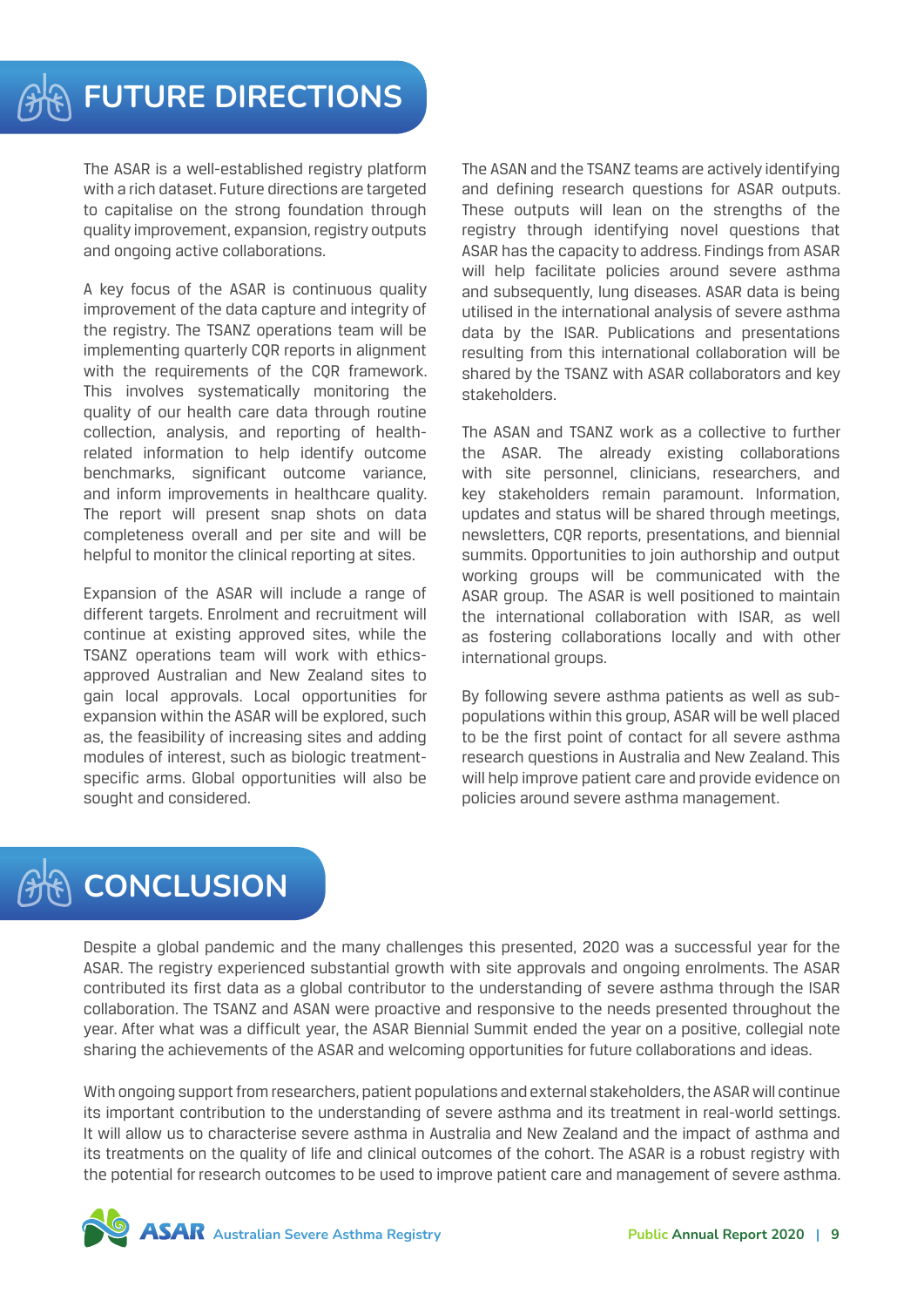

| Table 5. SAWD and ASAR reports, presentations, and publications to date. |  |  |
|--------------------------------------------------------------------------|--|--|
|--------------------------------------------------------------------------|--|--|

| <b>Type</b>                                         | <b>Details</b>                                                                                                                                                                                                                                                                             | <b>Date</b>                 |
|-----------------------------------------------------|--------------------------------------------------------------------------------------------------------------------------------------------------------------------------------------------------------------------------------------------------------------------------------------------|-----------------------------|
| <b>BIENNIAL</b><br><b>RESEARCH</b><br><b>SUMMIT</b> | <b>ASAR Biennial Research Summit</b>                                                                                                                                                                                                                                                       | <b>3rd December</b><br>2020 |
| Annual Report                                       | ASAR Annual Report 2019 (circulated to Pls, Sponsors).<br>Public edition circulated to all TSANZ members and appropriate consumer groups.                                                                                                                                                  | June 2020                   |
| <b>PUBLICATION</b>                                  | Eileen, W., Wechsler, M. E., Tran, T. N., Heaney, L. G., Jones, R. C., Menzies-Gow, A. N.,<br>& Cho, Y. S. (2019). Characterization of severe asthma worldwide: data from the<br>International Severe Asthma Registry (ISAR). Chest. 157(4), 790-804. doi: 10.1016/j.<br>chest.2019.10.053 | <b>Nov 2019</b>             |
| <b>PUBLICATION</b>                                  | Denton, E. et al. (2019). Severe Asthma Global Evaluation (SAGE): An electronic<br>platform for severe asthma. The Journal of Allergy and Clinical Immunology: In<br>Practice, 2019:7(5), 1440-1449, doi: 10.1016/i.jaip.2019.02.042                                                       | <b>May 2019</b>             |
| Poster                                              | Price, D. B. et al. (2019). International Severe Asthma Registry (ISAR): The Story so Far.<br>In C44. Asthma Epidemiology (pp. A4900-A4900). American Thoracic Society.                                                                                                                    | May 2019                    |
| Poster                                              | Price, D. B. et al. (2019). Cross-Country Comparison of Demographic and Clinical<br>Characteristics of Patients Managed in Severe Asthma Services Across UK, USA,<br>Australia, South Korea, and Italy. In C44. Asthma Epidemiology (pp. A4899-A4899).<br>American Thoracic Society        | May 2019                    |
| <b>PUBLICATION</b>                                  | Bulathsinhala, L. et al. Development of the International Severe Asthma Registry<br>(ISAR): A modified Delphi study. The Journal of Allergy and Clinical Immunology: In<br>Practice. 2019; 7(2), 578-588. doi: 10.1016/j.jaip.2018.08.016                                                  | February 2019               |
| <b>PUBLICATION</b>                                  | McDonald, V. et al. Treatable traits can be identified in a severe asthma registry and<br>predict future exacerbations. Respirology. 2019; 24: 37- 47. doi: 10.1111/resp.13389                                                                                                             | September 2018              |
| Oral<br>presentation                                | McDonald. V. et al., Treatable Traits in severe asthma.<br>Presented at the Newcastle Asthma Meeting (NAMe), Newcastle                                                                                                                                                                     | 25th October 2018           |
| Poster                                              | McDonald, V. et al., Identification of treatable traits in a severe asthma registry:<br>prevalence and exacerbation predictors.<br>Presented at the ERS International Congress 2018, Paris                                                                                                 | 18th Sept 2018              |
| <b>PUBLICATION</b>                                  | Hiles, S. et al., Working while unwell: Workplace impairment in people with severe<br>asthma. Clin Exp Allergy. 2018; 48(6):650-662.                                                                                                                                                       | <b>June 2018</b>            |
| Oral<br>presentation                                | McDonald, V et al., TSANZ Oral: Severe asthma treatable traits: prevalence and<br>exacerbation prediction. Respirology (2018) 23 (Issue S1).<br>Presented at the TSANZ ASM, Adelaide                                                                                                       | 27th March 2018             |
| Oral<br>presentation                                | Hiles, S et al., TSANZ Oral: Working while unwell: Workplace impairment in people with<br>severe asthma. Respirology 2018; 23 (Issue S1).<br>Presented at the TSANZ ASM, Adelaide                                                                                                          | 27th March 2018             |
| Oral<br>Presentation                                | Hiles, S. et al. The Impact of Severe Asthma - Workplace productivity in the Severe<br>Asthma Web-based Database.                                                                                                                                                                          | 27th Oct 2017               |
| <b>PUBLICATION</b>                                  | Presented at the Newcastle Asthma Meeting (NAMe), Newcastle<br>Wang, G. et al. Severe and uncontrolled asthma in China: A cross-sectional survey<br>from the Australasian Severe Asthma Network. <i>J Thorac Dis</i> . 2017; 9(5):1333-1344. doi:<br>10.21037/jtd.2017.04.74               | <b>May 2017</b>             |
| Report                                              | SAWD data report, Q4 2016                                                                                                                                                                                                                                                                  | 19th Dec 2016               |
| Poster                                              | Harvey, E et al., ASAN group, TSANZ Asthma & Allergy SIG 2 Poster Presentations: Severe<br>asthma is associated with work productivity loss, activity impairment and reduced<br>quality of life, Respirology (2016);21(issue S2):108-15<br>Presented at the TSANZ ASM, Perth               | April 2016                  |
| Poster                                              | Harvey, E. et al., ASAN group, TSANZ Asthma & Allergy SIG 2 Poster Presentations:<br>Characterisation of severe asthma phenotypes via a severe asthma registry: The Severe<br>Asthma Web-based Database, Respirology 2016;21(issue S2):108-15.<br>Presented at the TSANZ ASM, Perth        | April 2016                  |
| Report                                              | SAWD data report, Q3 2015 (circulated to PIs and sponsors)                                                                                                                                                                                                                                 | 1st 0ct 2015                |
| Report                                              | SAWD enrolment report, 01 2015 (circulated to PIs and sponsors)                                                                                                                                                                                                                            | 29th April 2015             |
| Report                                              | SAWD data report, Q4 2014 - preliminary baseline data (circulated to PIs and sponsors)                                                                                                                                                                                                     | 5th March 2015              |

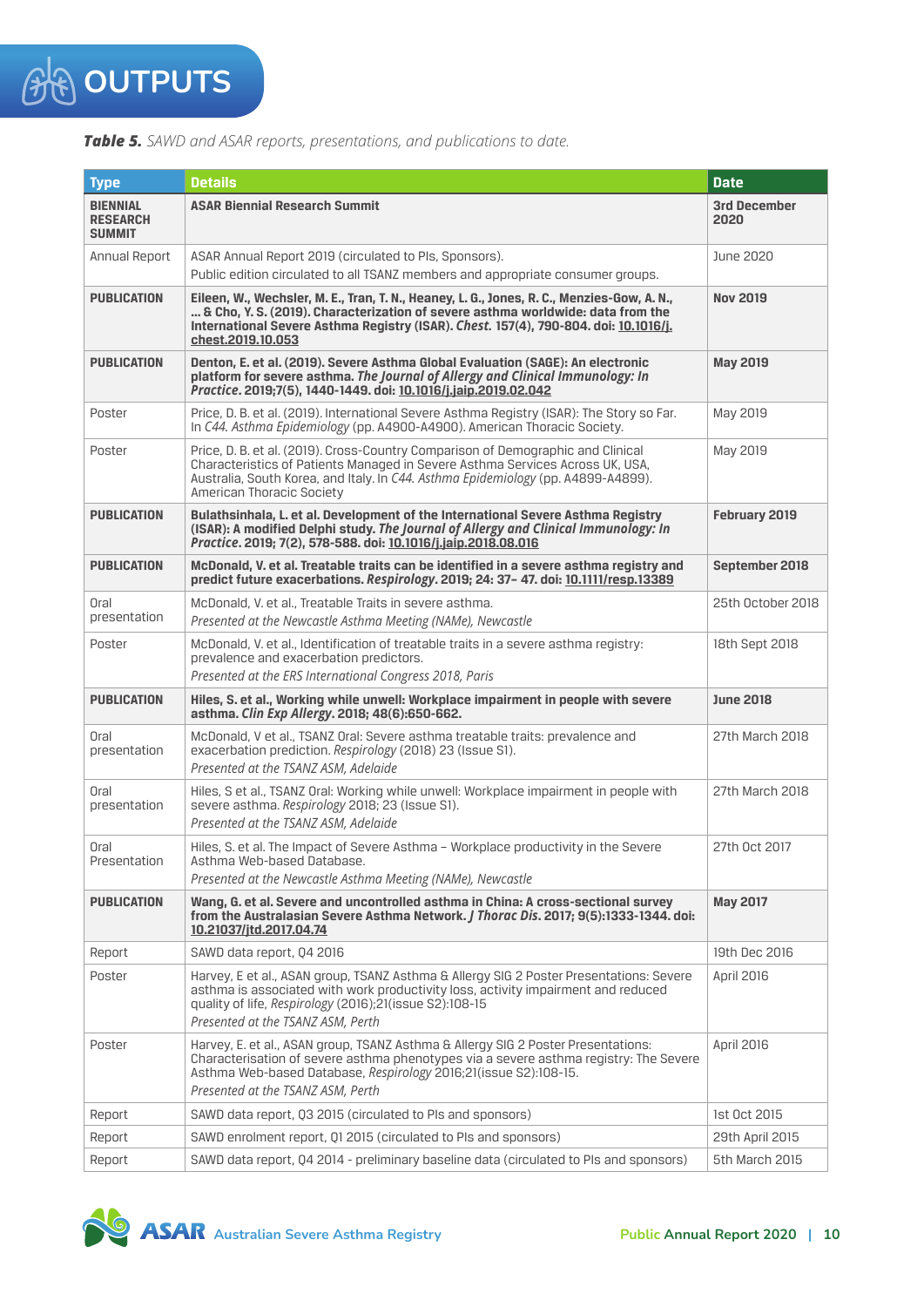

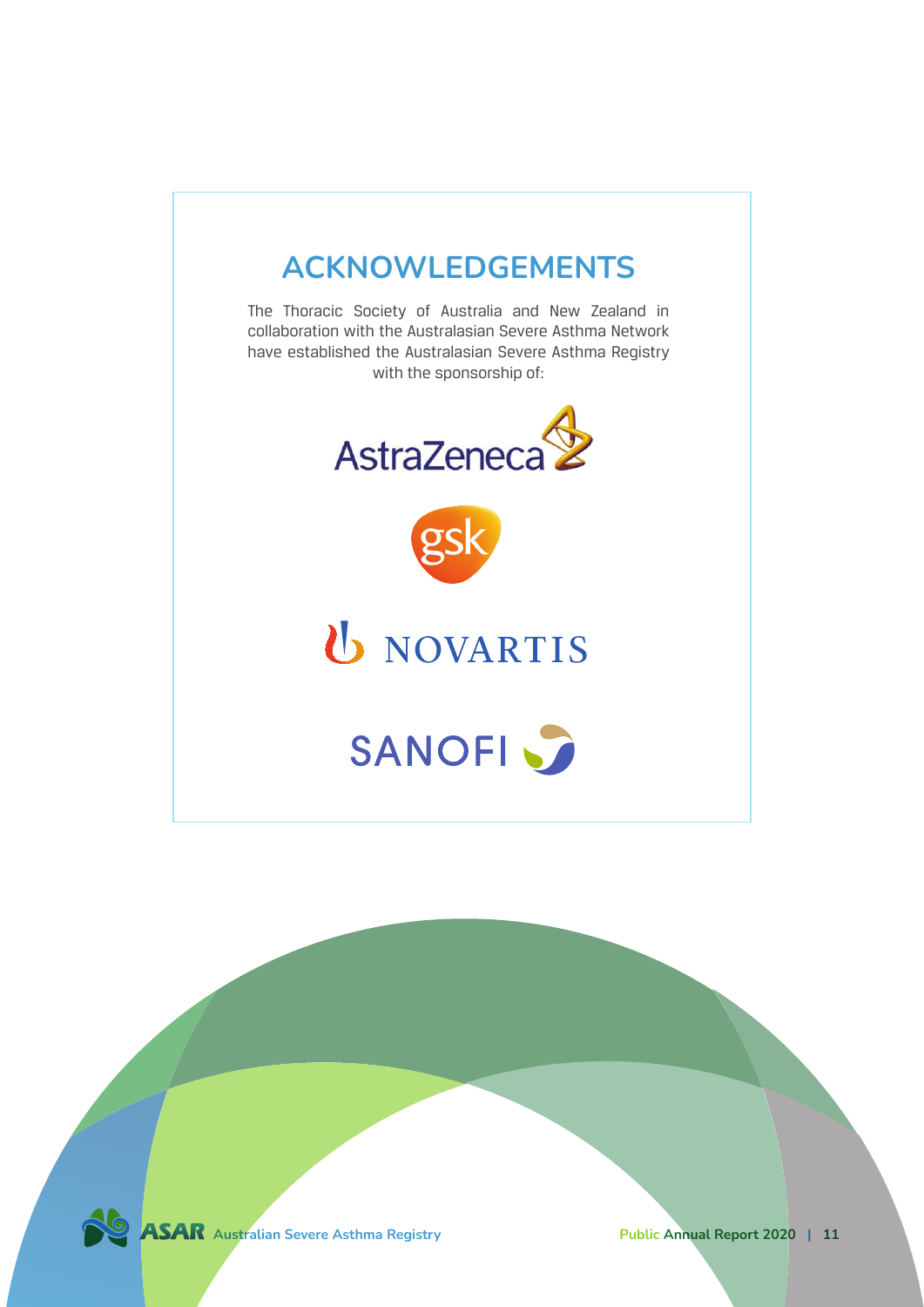ALBERS, F. C., MÜLLEROVÁ, H., GUNSOY, N. B., SHIN, J. Y., NELSEN, L. M., BRADFORD, E. S., COCKLE, S. M. & SURUKI, R. Y. 2018. Biologic treatment eligibility for real-world patients with severe asthma: The IDEAL study. *J Asthma*, 55, 152-160.

AMELINK, M., HASHIMOTO, S., SPINHOVEN, P., PASMA, H. R., STERK, P. J., BEL, E. H. & TEN BRINKE, A. 2014. Anxiety, depression and personality traits in severe, prednisone-dependent asthma. *Respir Med*, 108, 438-44.

ASTHMA AUSTRALIA AND NATIONAL ASTHMA COUNCIL AUSTRALIA. 2015. *The Hidden Cost of Asthma* [Online]. Canberra: Deloitte Access Economics. Available: [https://www.nationalasthma.org.au/living-with](https://www.nationalasthma.org.au/living-with-asthma/resources/health-professionals/reports-and-statistics/the-hidden-cost-of-asthma-2015)[asthma/resources/health-professionals/reports](https://www.nationalasthma.org.au/living-with-asthma/resources/health-professionals/reports-and-statistics/the-hidden-cost-of-asthma-2015)[and-statistics/the-hidden-cost-of-asthma-2015](https://www.nationalasthma.org.au/living-with-asthma/resources/health-professionals/reports-and-statistics/the-hidden-cost-of-asthma-2015) [Accessed 12/03/2021].

AUSTRALIAN BUREAU OF STATISTICS 2019. Causes of Death, Australia, 2018, cat. no. 3303.0. ABS, Canberra.

AUSTRALIAN INSTITUTE OF HEALTH AND WELFARE 2020. Asthma, Cat. no. ACM 33. Canberra: AIHW.

CHUNG, K. F., WENZEL, S. E., BROZEK, J. L., BUSH, A., CASTRO, M., STERK, P. J., ADCOCK, I. M., BATEMAN, E. D., BEL, E. H., BLEECKER, E. R., BOULET, L.-P., BRIGHTLING, C., CHANEZ, P., DAHLEN, S.-E., DJUKANOVIC, R., FREY, U., GAGA, M., GIBSON, P., HAMID, Q., JAJOUR, N. N., MAUAD, T., SORKNESS, R. L. & TEAGUE, W. G. 2014. International ERS/ATS guidelines on definition, evaluation and treatment of severe asthma. *European Respiratory Journal*, 43, 343-373.

GLOBAL INITIATIVE FOR ASTHMA. 2021. *Global Strategy for Asthma Management and Prevention* [Online]. Available: [www.ginasthma.org](http://www.ginasthma.org) [Accessed].

GRAINGE, C. L., MALTBY, S., GIBSON, P. G., WARK, P. A. & MCDONALD, V. M. 2016. Targeted therapeutics for severe refractory asthma: monoclonal antibodies. *Expert Rev Clin Pharmacol*, 9, 927-41.

HEKKING, P. P., WENER, R. R., AMELINK, M., ZWINDERMAN, A. H., BOUVY, M. L. & BEL, E. H. 2015. The prevalence of severe refractory asthma. *J Allergy Clin Immunol*, 135, 896-902.

HILES, S. A., HARVEY, E. S., MCDONALD, V. M., PETERS, M., BARDIN, P., REYNOLDS, P. N., UPHAM, J. W., BARAKET, M., BHIKOO, Z., BOWDEN, J., BROCKWAY, B., CHUNG, L. P., COCHRANE, B., FOXLEY, G., GARRETT, J., HEW, M., JAYARAM, L., JENKINS, C., KATELARIS, C., KATSOULOTOS, G., KOH, M. S., KRITIKOS, V., LAMBERT, M., LANGTON, D., LARA RIVERO, A., MARKS, G. B., MIDDLETON, P. G., NANGUZGAMBO, A., RADHAKRISHNA, N., REDDEL, H., RIMMER, J., SOUTHCOTT, A. M., SUTHERLAND, M., THIEN, F., WARK, P. A. B., YANG, I. A., YAP, E. & GIBSON, P. G. 2018. Working while unwell: Workplace impairment in people with severe asthma. *Clin Exp Allergy*, 48, 650-662.

JUNIPER, E. F., BOUSQUET, J., ABETZ, L. & BATEMAN, E. D. 2006. Identifying 'well-controlled' and 'not well-controlled' asthma using the Asthma Control Questionnaire. *Respir Med*, 100, 616-21.

JUNIPER, E. F., BUIST, A. S., COX, F. M., FERRIE, P. J. & KING, D. R. 1999. Validation of a standardized version of the Asthma Quality of Life Questionnaire. *Chest*, 115, 1265-70.

MINISTRY OF HEALTH 2017. Annual Data Explorer 2018/19: New Zealand Health Survey. Wellington: Ministry of Health.

O'NEILL, S., SWEENEY, J., PATTERSON, C., MENZIES-GOW, A. & NIVEN, R. 2015. The cost of treating severe refractory asthma in the UK: an economic analysis from the British Thoracic Society Difficult Asthma Registry. *Thorax* 70, 376-8.

RICE, J. B., WHITE, A. G., SCARPATI, L. M., WAN, G. & NELSON, W. W. 2017. Long-term Systemic Corticosteroid Exposure: A Systematic Literature Review. *Clin Ther*, 39, 2216-2229.

TELFAR BARNARD, L. & ZHANG, J. 2018. The impact of respiratory disease in New Zealand: 2018 update.